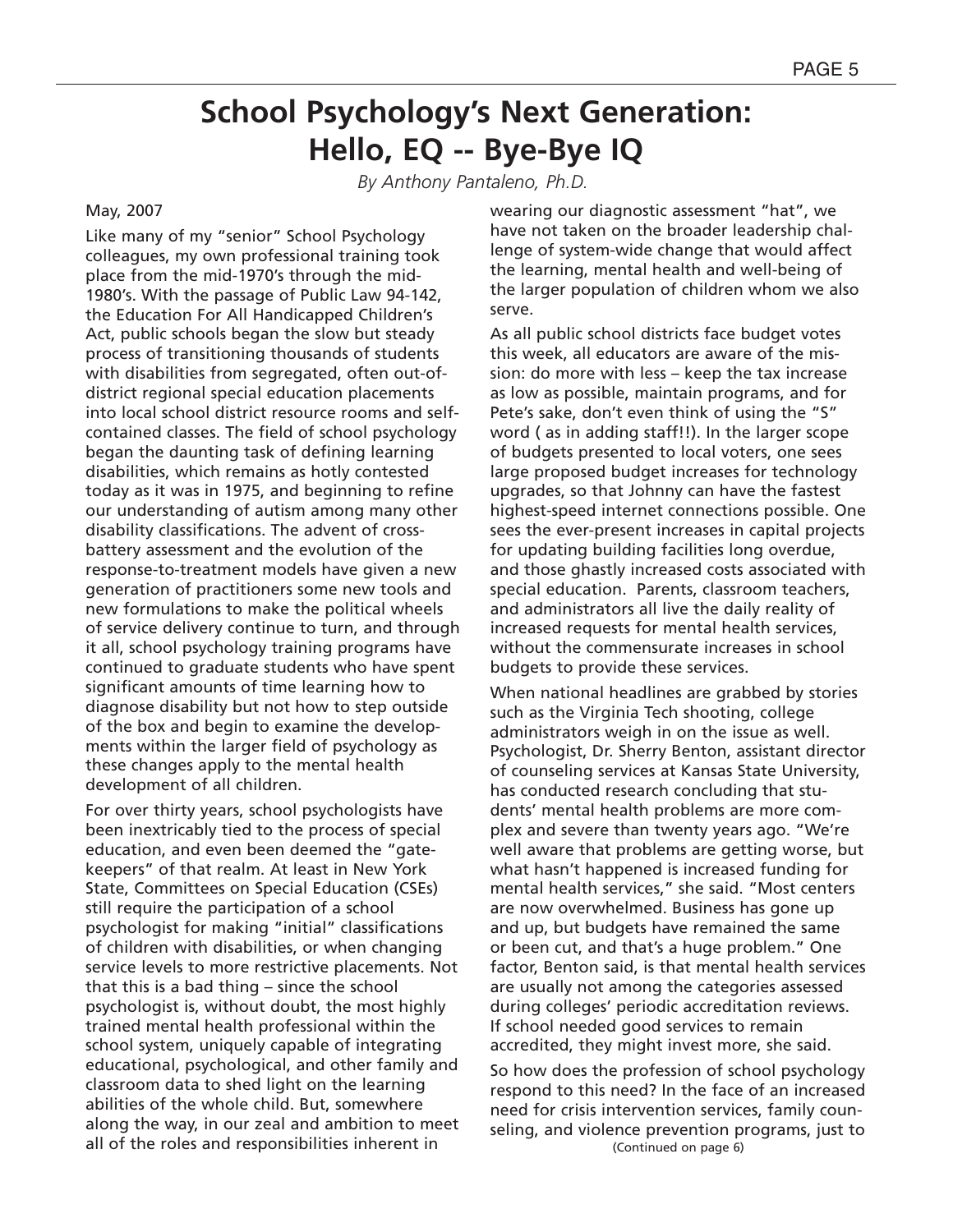*By Anthony Pantaleno, Ph.D.* (Continued from page 5)

name a few, can we afford to continue seeking comfort in our Wechsler protocols, web-based IEP goals, and Annual Review schedules? In the face of our daily reality of stress overload and staffing shortfall, what contribution will our generation of practitioners leave to the next generation? Will school psychologists in 2037 be cranking out WISC-VII profiles and still debating which children are learning disabled? Will school psychology programs teach to disability identification or to the identification of the mental health needs of the larger educational system?

Just before he left office this past December, Governor George Pataki signed a piece of historical legislation which has the potential to not only change the face of education for all of New York's school-age children, but the manner in which ALL school-based professionals will be trained to face the increased need for creating a mentally healthy climate for our children. The Children's Mental Health Act of 2006 underscores the importance of putting children and families in the forefront of the children's mental health system, and recognizes that the social and emotional well-being of children are essential. Other NYSED initiatives, notably the P-16 plan (preschool through college) calls for the development of *voluntary* guidelines that incorporate social and emotional development into elementary and secondary school programs.

So what exactly is social and emotional (SEL) learning all about? One can begin to answer this question by asking another question…namely, what constitutes a quality education? With what skills and competencies must today's high school graduate emerge to achieve success in a multinational global marketplace and maybe even find a little peace of mind as well? A research study by Casner-Lotto & Barrington, (2006) addressing the knowledge and skills employers identify as crucial to success in the workplace concluded that employees need the following, in rank order, (1) critical thinking/problem solving, (2) information technology application,

(3) teamwork/collaboration, (4)creativity/innovation, (5)diversity, and (6)leadership. Knowledge domains – foreign language, mathematics, writing, reading comprehension, and science were ranked numbers 12 through 16.

Do we all remember our colleague Dan Goleman, and his basic theory that one's emotional quotient (EQ) is the more significant variable in predicting adult success outcomes – more significant even than one's IQ? Simply stated, EQ meets the road to the classroom door in the SEL movement. When one begins to attack the massive SEL literature (go "to www.casel.org ) or read the seminal work of Howard Adelman and Linda Taylor in describing barriers to learning (go to http://smhp.psych.ucla.edu), one senses that the future of mental health for children will not lie in the expansion of the system of special education services, but in a new direction altogether, paved by the inclusion models of recent years and fired by the desire of those educators who know that the heart of true emotional education lies within our unique school environments, that is, with our classroom teachers. With a kind word or a smile of encouragement, the teacher can make a child's day one to remember and cherish. On the flip side, however, the words of criticism or the look of doubt can sow the seeds that will bring detachment and a stunted self-acceptance twenty-five years later.

Charles Shultz, the creator of "Peanuts" has a widely circulated inspirational article on the internet – it coaxes readers to try and recall the five wealthiest people in the world, or the last five Nobel or Pulitzer Prize winners, or the last decade's worth of World Series winners. If your memory is anything like mine, you'd fail this quiz. But ask some different questions…can you list a few teachers who aided your journey through school? Can you name five people who taught you something worthwhile or a few people who made you feel appreciated and special? This second quiz asks us to look at schools through the lens of SEL. Most of us would do much better on that second quiz!!

SEL is the process of developing social and emotional skills in the context of safe, caring, wellmanaged, and engaging learning environments. This *skill-based model* includes the direct teaching of the ability to (1) recognize and manage emotions (2) care about and respect others (3) make good decisions (4) behave responsibly and ethically and (5) develop positive relationships.

(Continued on page 7)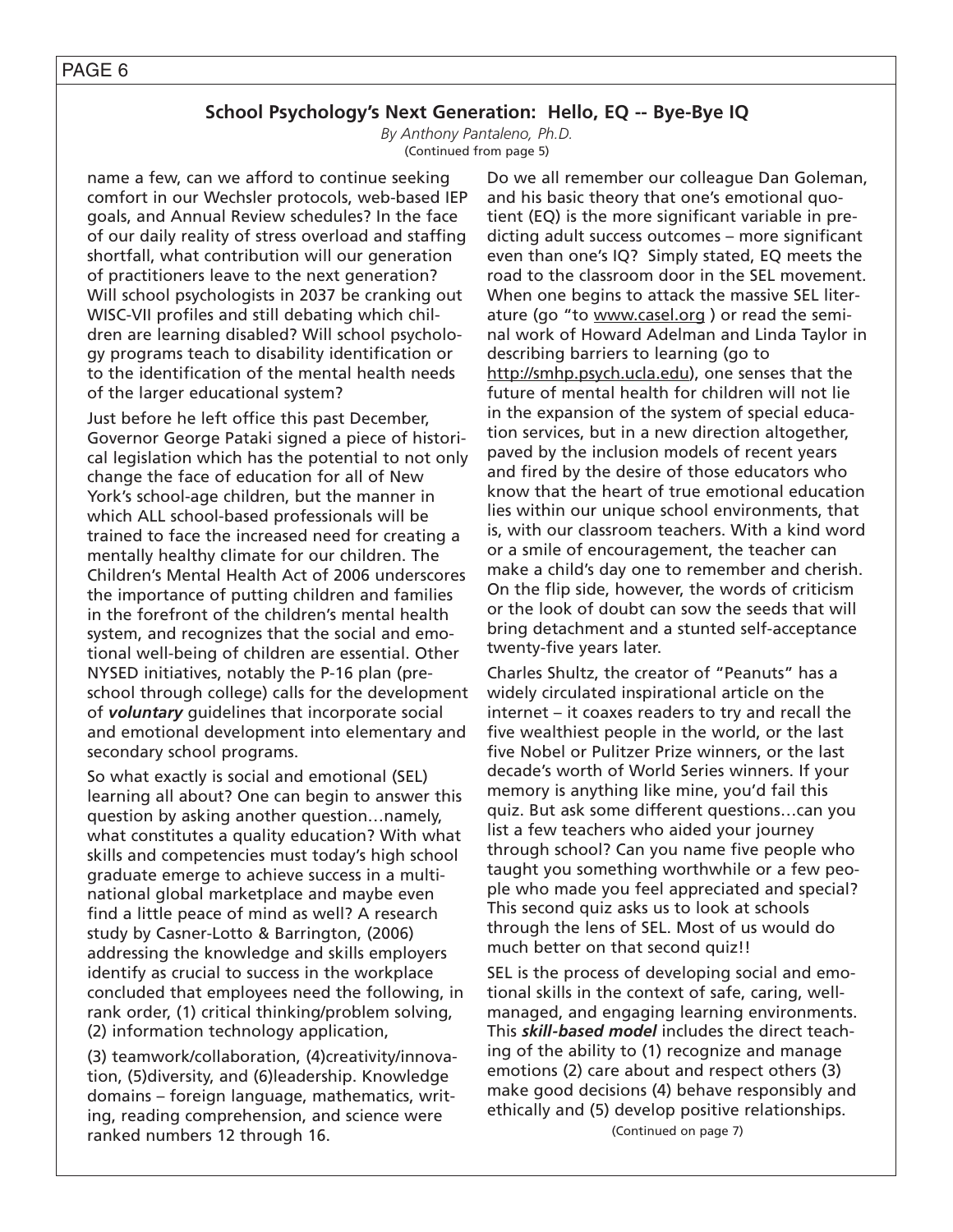*By Anthony Pantaleno, Ph.D.* (Continued from page 6)

For those who would question the need for widespread SEL instruction in schools, consider the Centers for Disease Control (2003) report which states that 28% of youth surveyed reported feeling so sad or hopeless every day for two weeks or more that they stopped doing their normal activities, and that 12% of youth surveyed had made a plan to commit suicide sometime during the last twelve months. The Search Institute's 2003 study reported that 29% of youth saw themselves thinking through the results of their choices and planning ahead, but 71% did not; 35% saw themselves as respecting the values and beliefs of people of different races and cultures, but 65% did not; and that 24% of youth reported the feeling that their teachers really cared, but that 76% did not.

Many school psychologists, social workers, and other support staff have offered a variety of programs throughout the grades which have attempted to assist in the development of coping skills for specific populations. The SEL movement does not seek to topple the hard work and certain successes of these programs. Instead, it seeks to recognize that a solid foundation in SEL is critical for EVERY child in this world we now live in, and that no single solution can be the panacea for every child and for every problem which life brings. SEL also comes in the form of K-12 curriculum, which may be presented much in the same manner as any curriculum in any academic sphere. Instead of the system of mental health service delivery most often seen in the schools today which is "fragmented" and "marginalized" to quote Howard Adelman, SEL seeks to unify the teaching of prosocial skills which will reduce or perhaps one day eliminate the barriers to learning faced by thousands of disabled and nondisabled children across the United States. If the theory and practice of SEL training bears fruit, as the research in past years has shown, what we will all witness is an increase in the bottom line of a quality education – *children with socialemotional skills in their "cognitive backpacks" will come to school and be more emotionally available for academic learning to take place.*

In January, 2007, this psychologist called for a meeting of two powerful educational guilds, each with an active voice in advocating for children's mental health in the schools. Executive

Board members of the Suffolk and Nassau County Psychological Associations, and the New York Association of School Psychologists came together with the leadership of the Long Island Social Emotional Literacy Forum (LISELF), a group of educators that spanned both Eastern and Nassau County BOCES, local school districts in Nassau and Suffolk counties, and university trainers from St. John's and Hofstra Universities. The initial question posed to this group was the feasibility of developing a "mental health school report card", modeled after the one used across the state to measure academic achievement and performance of school aged students. The type of report card proposed would evaluate school district mental health resources in a manner that would permit comparisons across districts and across student populations. What became clear in this first meeting was that while such an assessment tool could be seen as divisive and adversarial when comparing across school districts, the idea of permitting individual school districts to do their own intra-district analysis of mental health resources was accepted as worthy of further study. What became apparent in this discussion was the need to focus on the dissemination of SEL skills across the grades and a process by which this could be accomplished.

As networking within this work group and beyond the work group expanded, we reached out to Linda Lantieri and Janet Patti, two worldrenowned educators in the field of SEL. Within a matter of weeks, the entire work group was reading of the groundbreaking accomplishments of the Illinois State Board of Education – the first state in the nation to mandate SEL instruction across the grades (go to www.isbe.state.il.us and do an internal search for "social emotional learning" to view their K-12 standards). The school system in Anchorage, Alaska, had also been working to develop and refine their SEL curricular standards, a comprehensive model which represents the state-of-the-art in this area to date. Fortunately, they were very willing to share their work of many months with us so that we did not have to reinvent the wheel. We consulted with the NYC Pilot Project, a group of twenty city schools who had volunteered to pilot the introduction of an SEL process into their schools.

(Continued on page 8)